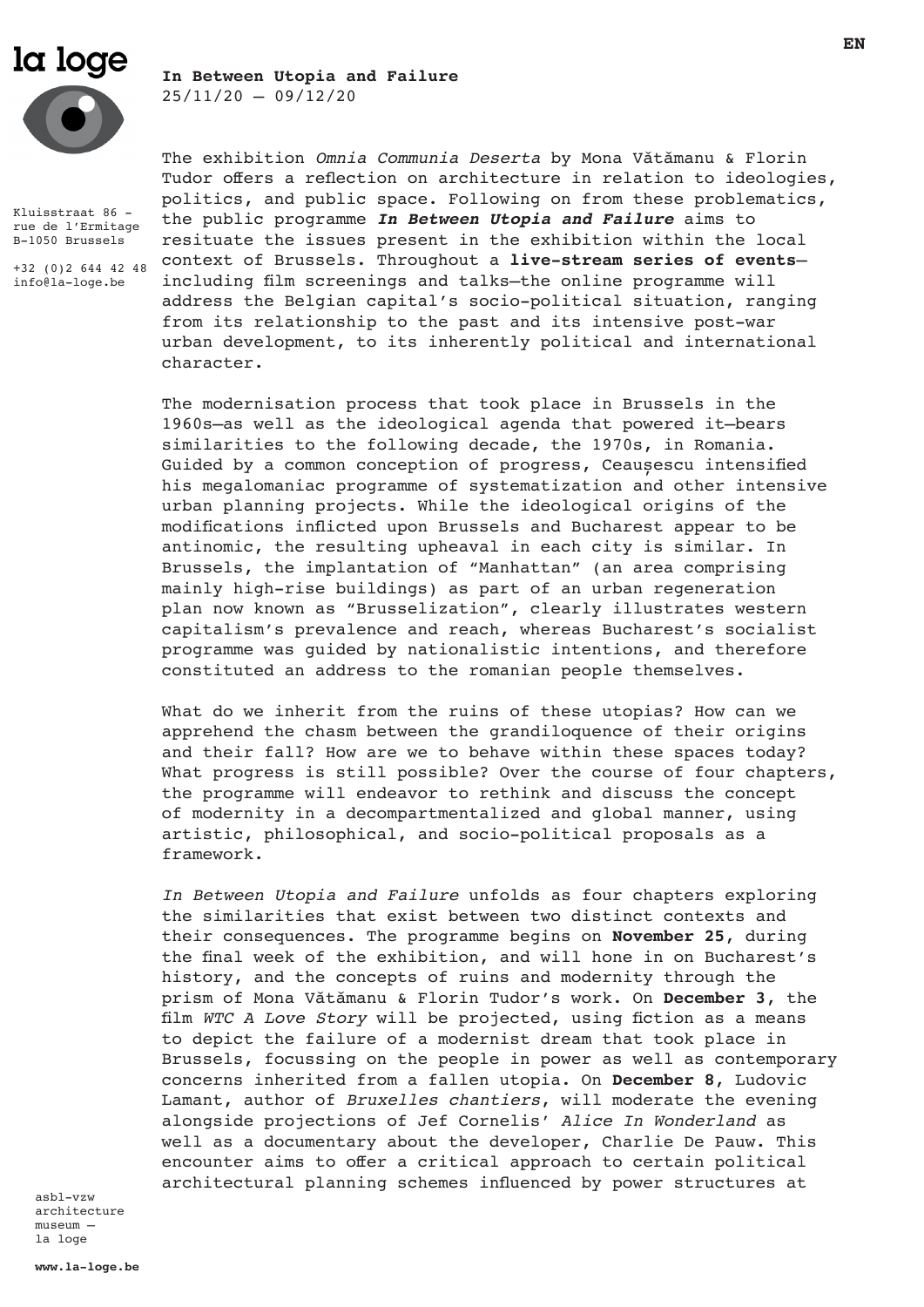the cost of quality of life in urban areas. The programme will come to a close on **December 9** with a screening of films by Herman Asselberghs, Emma van der Put, and Maria Tarantino (online): three works that confront modernity's shortcomings in a poetical manner. In response to the attempts to fill the gaps of an erased collective memory—as evoked in the work of Mona Vǎtǎmanu & Florin Tudor—this evening moderated by Gery Leloutre aims to open up a dialogue on the possible ways in which we can live in urban spaces, and touches upon the notion of "demodernizing" the public space.

This programme was conceived by La Loge in partnership with ARGOS**, centre for audiovisual arts, Brussels** and with the support of the Vlaamse Gemeenschapscommissie (VGC).

#### **PROGRAMME**

**MY BELOVED BUCHAREST 25.11.2020 7pm**

*In Between Utopia and Failure* will start with *My Beloved Bucharest*, an event dedicated to the notions of ruins and modernity in works by Mona Vǎtǎmanu & Florin Tudor. Film screening will be followed by a videoconference with Mona Vǎtǎmanu & Florin Tudor, and Ovidiu Ţichindeleanu, moderated by Vlad Ionescu.

#### **Screening of** *Gagarin's Tree***, a film by Mona Vǎtǎmanu & Florin Tudor, 2016, 22min50**

An interview with philosopher Ovidiu Ţichindeleanu engages issues of space exploration, imagination and propaganda in the socialist utopia, the post-communist condition as liberal colonisation, linked –as Ovidiu Ţichindeleanu proposes–to other sites of decolonisation through a new historical consciousness.

#### **Biographies**

**Vlad Ionescu** (°1978) is associate professor in the theory of art and architecture at the Faculty of Architecture and Arts (Hasselt University)/ PXL MAD School of Arts. Currently he is working on the relationship between art and architecture, more precisely on a history of artists who have involved into architecture and architects that experimented with fine arts. He previously studied philosophy of art at the University of Leuven where he defended his thesis on modern art historiography. He explores the effects of contemporary landscape in modern art. Besides publishing on Deleuze's interpretation, he co-translated and co-edited the writings of Lyotard in a series of volumes published by Leuven University Press (2009-2013). His research has been published in various edited volumes and in the *Journal of Art Historiography*, *ARS*, *Art History Supplement*, *Deleuze Studies*, *Architectural Histories*, *A+* and *Cultural Politics*.

**Ovidiu Ţichindeleanu** (°1976) is a philosopher and culture theorist living in Chişinău and Cluj, writing on critical social theory, decolonial thought, alternative epistemologies, and the cultural history of postcommunism. Ţichindeleanu studied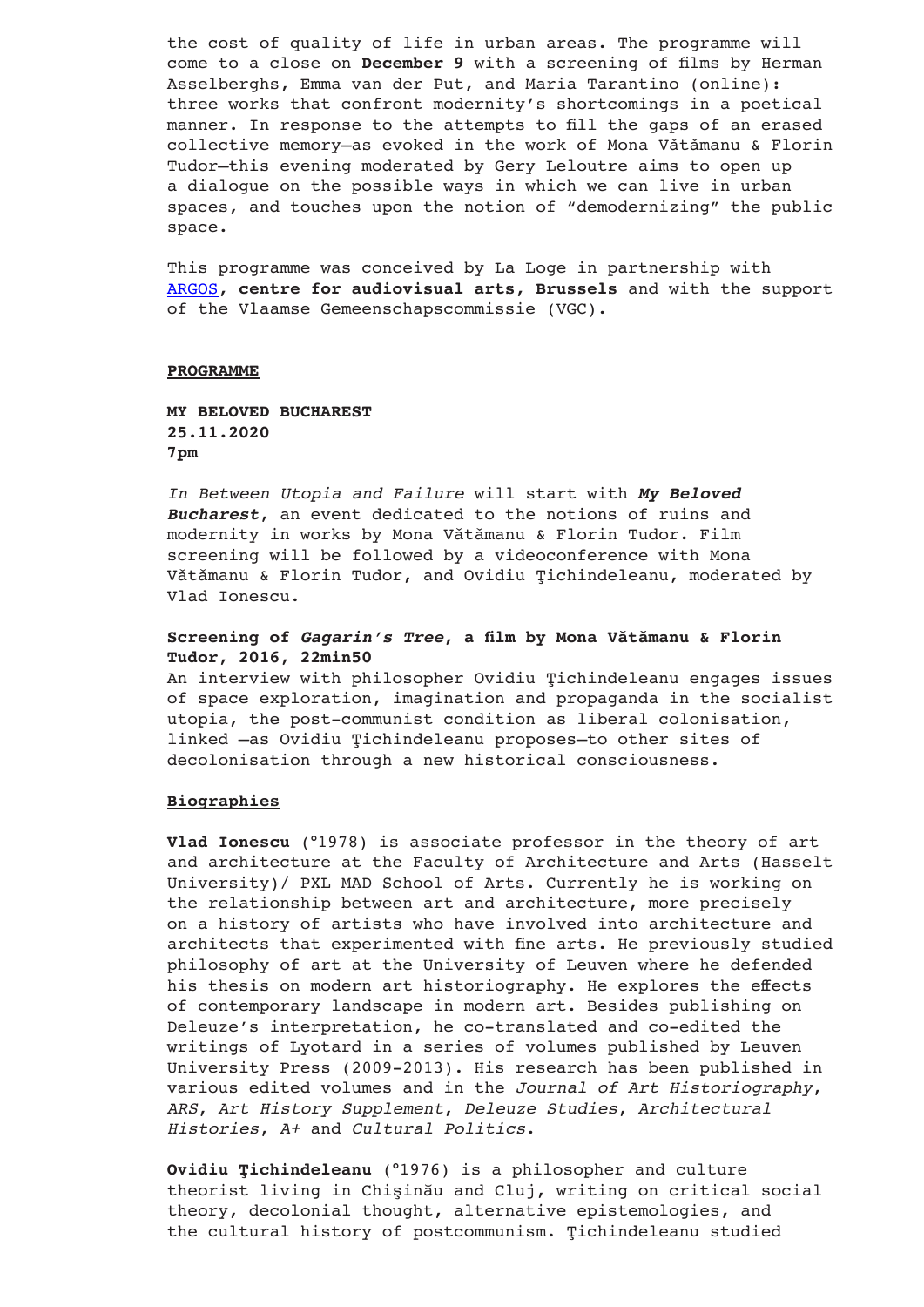philosophy in Cluj-Napoca (Babes-Bolyai University), Strasbourg (Marc Bloch University) and Binghamton (State University of New York) where he gained a PhD in philosophy with the thesis *The Graphic Sound: An Archeology of Sound, Technology and Knowledge at 1900* (2009). He co-founded the independent journal *Philosophy & Stuff* (1997-2001), the Romanian *Indymedia* platform in 2004, the Romanian left-wing site *CriticAtac* (2010), and the Eastern European left-wing political platform, *LeftEast* (2013). Ţichindeleanu is a collection coordinator for the *IDEA* Publishing House in Cluj- Napoca and works for the Centre for the Study of Modernity and the Rural World in Telciu. He is a co-editor of *The Anticommunist Illusion* (Chişinău: Cartier, 2008), *Romanian Revolution Televised: Contributions to the Cultural History of Media* (with Konrad Petrovszky, IDEA, 2009/2011) and the author of *Contracultură: rudimente de filosofie critică [Counterculture. Thoughts on Critical Philosophy]* (IDEA, 2016). He translated into Romanian books by Silvia Federici , Sylvia Marcos, Walter Mignolo, Arturo Escobar, Lewis Gordon, Immanuel Wallerstein, Ivan Illich, Gilles Deleuze and Peter Sloterdijk. He was a member of the Governing Board of the El Taller International NGO. He participated in the 51st Venice Biennale (2005), Documenta 12 (2007), U-Turn (Copenhagen 2008).

**Mona Vǎtǎmanu** (°1968) & **Florin Tudor** (°1974) have been collaborating since 2001, producing mixed-media installations, actions, and videos through which they approach the traumatic legacy of communism in their native Romania and Eastern Europe, while confronting the on-going challenge of how to process history. While the Socialist past is the focus of most of their evocative installations and atmospheric films, Vǎtǎmanu and Tudor also find connections between the history they know intimately and struggles worldwide. Solo exhibitions include *Metalurgica* (collaboration with Martin Zet); *Magma* (2019); *Profile*, 64th International Short Film Festival Oberhausen (2018); *stones, too, feel*, Neue Galerie, Innsbruck (2017); *What seems to be still alive is the power of that dream to bring people together and to create another history*, Future Museum /Czech Center, Bucharest (2016); *I do not know the real story which happens there*, Argos Centre for Arts and Media, Brussels (2014); *I dreamt the work of another artist*, Kunsthalle Lissabon, Lisbon (2013); *Surplus Value*, BAK, basis voor actuele kunst, Utrecht (2009).

# **WTC A LOVE STORY 03.12.2020 7pm**

Within the context of Brussels, using a concrete example of a modernist utopia and the attempts to rehabilitate it, the movie *WTC A Love Story* explores whose narratives are voiced when the process of political representation is accelerated. The screening will be followed by a Q&A with the filmmakers.

## **Screening of** *WTC A Love Story***, a film by Lietje Bauwens and Wouter De Raeve, 2020, 61min**

In the 1970s, the populous neighbourhood around Brussels-North Station was destroyed to make room for "Little Manhattan", a modernist dream with the two World Trade Centre towers as its crown jewels. The project failed, leaving the towers and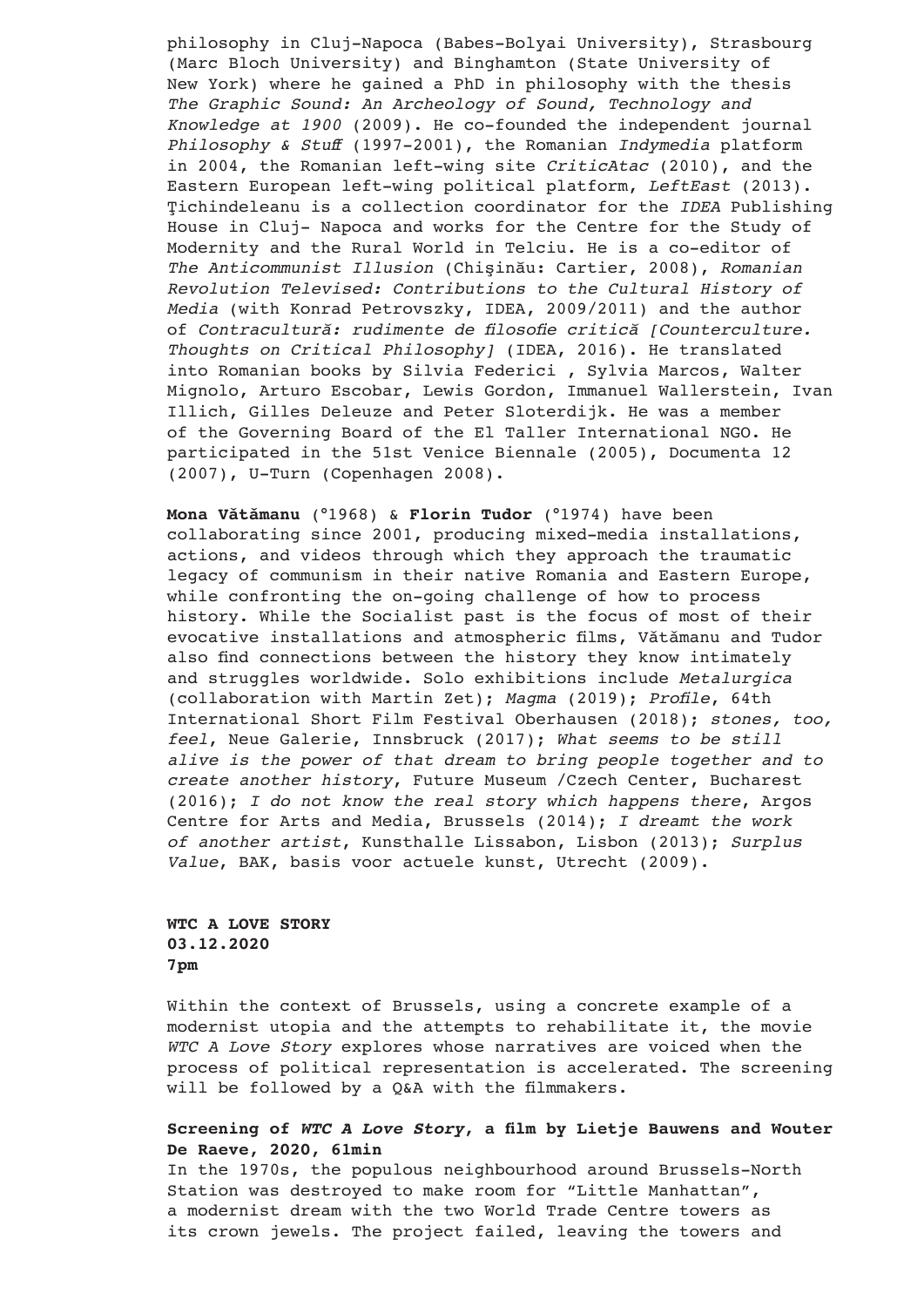surrounding area largely abandoned. In 2017, the private owners and politicians joined forces to redynamise the area. But for whom? Who are the actors? And what is a public space? Fearing that history might repeat itself, Lietje Bauwens and Wouter De Raeve decided to enter the debate by making a film with the actors that claim a voice in the transition. Taking the WTC towers as its object, the film investigates contemporary urban redevelopment processes, and traces the influx of new ecological and participatory ideas and their actual impact

#### **Biographies**

**Lietje Bauwens** (°1990) studied philosophy, writes for different cultural platforms, and was artist in residence at the Van Eyck academy 2018–19. **Wouter De Raeve** (°1982) studied landscape architecture and visual arts and produced several lecture series, publications and installations. They work together under the name 431. Besides WTC A Love Story, they have initiated other research projects such as Swamp and Permanent.

# **BRUSSELS, THE FALL OF IDEOLOGY 08.12.2020 7pm**

Alienation induced by the policies behind the projects that transformed Brussels will be the subject of a critical development and a discussion with Ludovic Lamant, alongside the screenings of two documentaries. In his book *Bruxelles chantiers, Une critique architecturale de l'Europe* (2018) Lamant analyses the architectural calamity of the European Quarter and reveals the failures which led a hopeful political project to become a bureaucratic machine. In light of the dispossession and alienation caused by modern architectural and urban planning projects, it is to be asked: what action can be taken now regarding these political programmes that have wiped out neighbourhoods and living spaces?

## **Screening of** *Charlie De Pauw: promoteur***, a documentary by Charles Lebrun, 1983, 21min**

This documentary portrays Charlie De Pauw (1920-1984), a real estate developer, builder of the much-discredited World Trade Center in Brussels. "You mustn't kill the rich or the poor will die" stated the businessman. Charlie de Pauw is linked to the phenomenon of the Brusselization, and was the driving force behind the Manhattan plan, which transformed the North Quarter from a working-class neighbourhood into a high-rise area.

#### **Screening of** *Waarover men niet spreekt 2 : Alice in Wonderland***, a film by Jef Cornelis, 1986, 34min**

This documentary was part of the television series *Waarover men niet spreekt (What is left unspoken)* for the BRT (Belgian radio and television broadcast network), and belongs to Cornelis' early films on architecture. Based on a scenario by Geert Bekaert, the movie is an attack on the alienation induced by town planning. In the monotonous suburbs, life dies away and boredom rules. The city centres are depopulated and dead. The community spirit is not stressed and the individual does not find expression. Modern town planning has not yet been able to give an answer to the problem of our dying cities.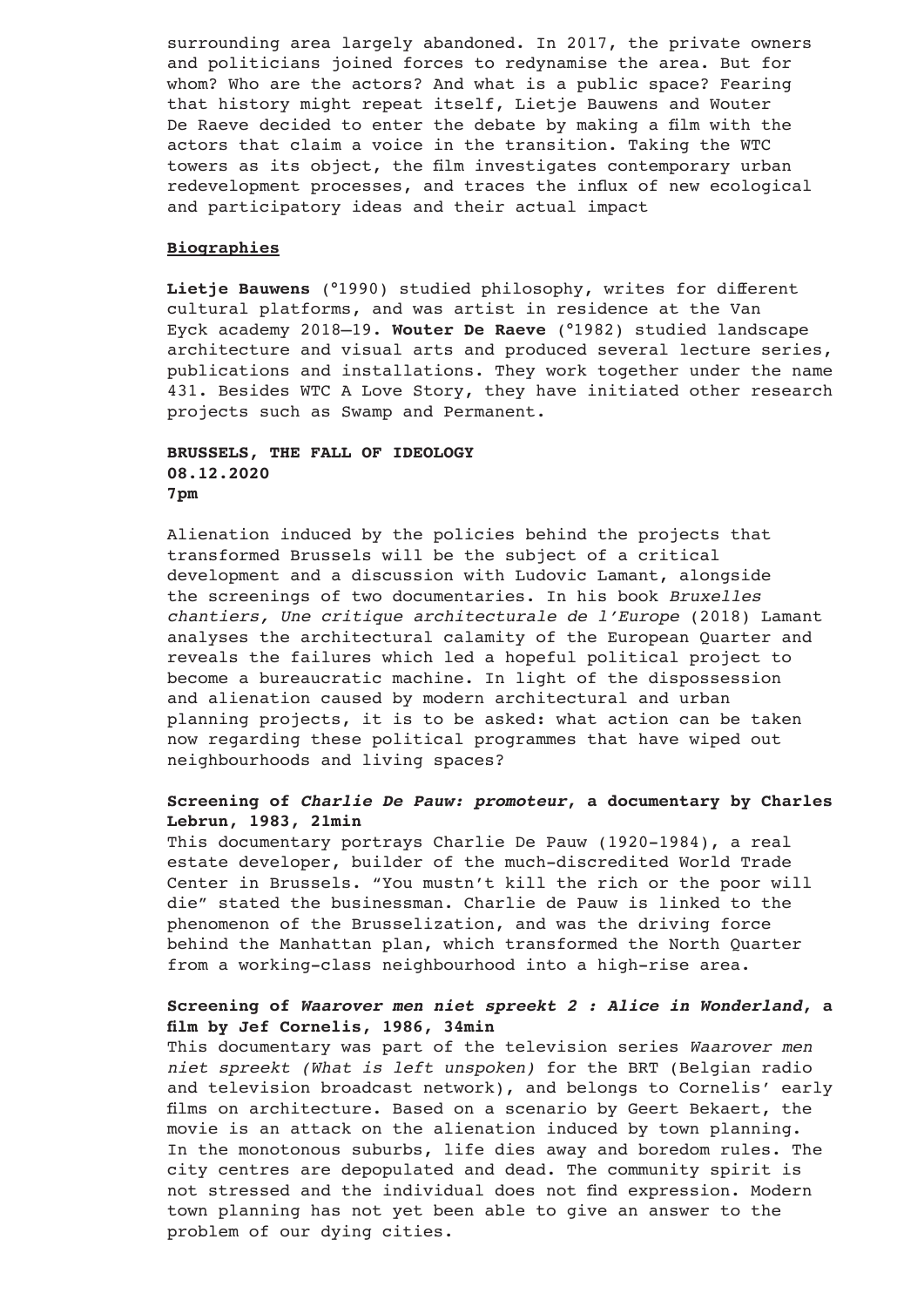#### **Biographies**

**Jef Cornelis**'(1941-2018) practice is primarily a dissection of television itself, the very medium in which he worked. In 1963, after studying set design and film direction at the Netherlands' Film Academy in Amsterdam, Jef Cornelis began his career as a director for the Arts Division of BRT Television in Flanders, which would later become VRT broadcasting. Cornelis' extensive body of work interweaves varying focal points, principles and techniques on the relationship between visual art and television, including films on modern art, architecture and the Flemish landscape. His documentaries look beyond the historical information and the nostalgic anecdote in order to present effective essentials.

**Ludovic Lamant** (°1983) is a French journalist who worked for Reuters and *Cahiers du Cinéma* before joining *Mediapart*, a french digital and independent media, where he specialises on international economic issues such as the subprime crisis, the European Union, and the development of countries in the Southern Hemisphere. He is the author of *Squatter le pouvoir, Les mairies rebelles d'Espagne* (Lux, 2016), and *Bruxelles chantiers, Une critique architecturale de l'Europe* (Lux, 2018).

## **INHABITING THE IMPASSE OF MODERNITY 9.12.2020 7pm**

The urban landscape of Brussels is a spectacle of contrasts and paradoxes: "a body convulsed by hysteria" as described by Gery Leloutre. How can we inhabit the chaos resulting from the transformations that occurred in the post-war period and that made a lasting imprint on collective consciousness? With the films *Mall of Europe* by the artist Emma van der Put—that revisits the 1958 Brussels World's Fair—and *Altogether* by Herman Asselberghs, this fourth and last chapter of the programme aims to give a contemporary outline of the heritage left by modernist utopias, and explores how the impasse of modernity can now be inhabited. The event will be complemented by the online screening of *Our City* by Maria Tarantino.

**Screening of** *Altogether***, a film by Herman Asselberghs, 2008, 17min**  "The future is dark which is, on the whole, the best thing the future can be, I think." With this observation as a startingpoint, *Altogether* fully acknowledges the ideological impasse of the post 68-era. The symbolic presence of flags and historical buildings, and of maintaining (national) capitals as such has become arguable; projected into the (near) future, they appear in a most uncertain light, and the cinematographic language underlines this: fragmented and associative, shot in black and white, the video shows sketchy images of urban scenery, some of them shot with a moving cell-phone camera on a car ride through Brussels. But what we actually see is a shadowy abstraction of a city which gives the impression of a negative space whose virtual character is no longer theorised using a voice-over, but can be found in the image itself. There is no speech, only sound. Approaching its climax, the film advances towards the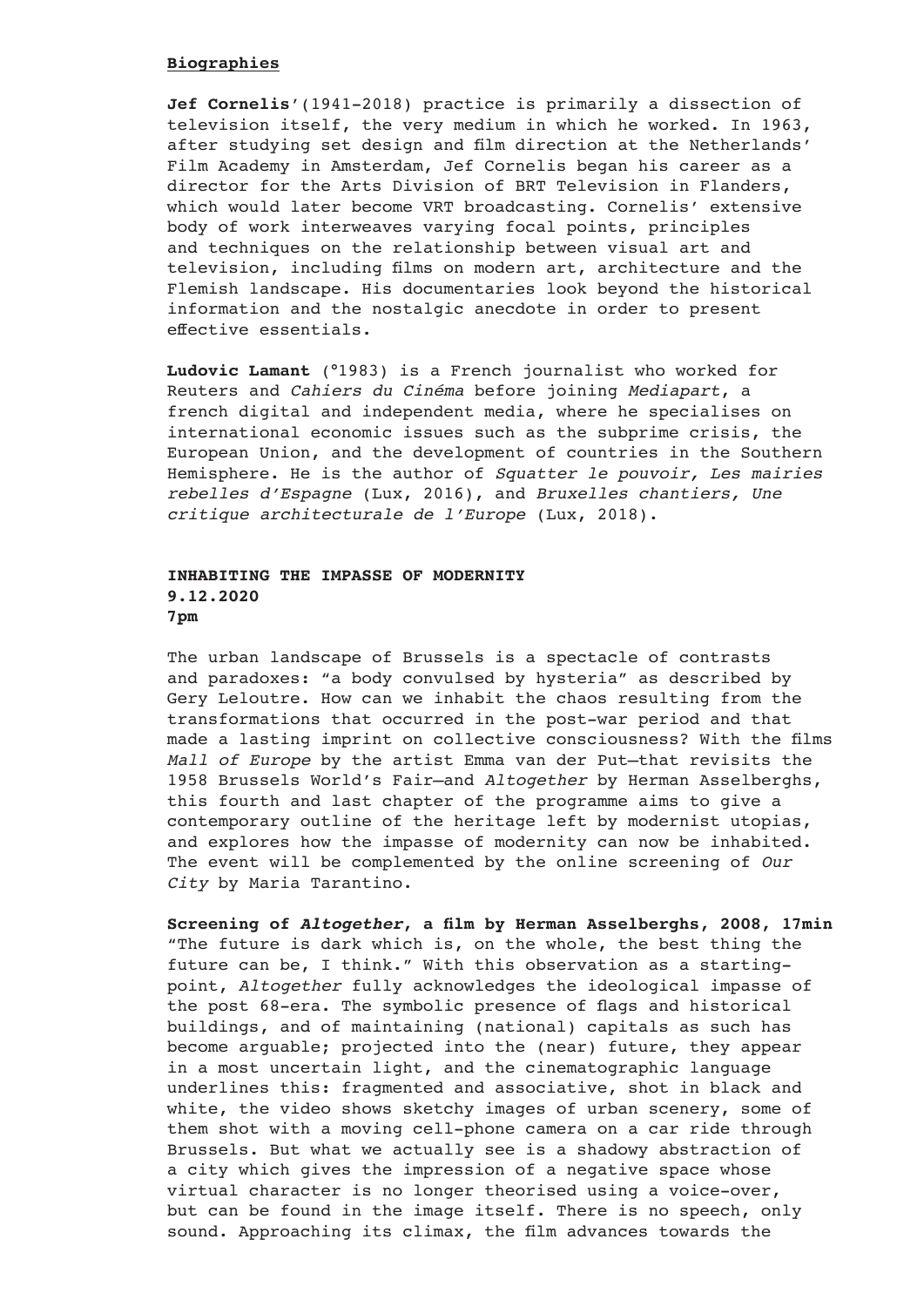collapse of the visible, leaving the viewer "locked in" inside the current situation: fully aware of the (uncertain) future to come, wondering whether he or she will be capable of exerting any influence on it.

# **Screening of** *Mall of Europe***, a film by Emma van der Put, 2018, 26min**

*Mall of Europe* is a reflection on the current Brussels Expo area, where in the past two World Fairs were held. Build as a stage for representing the "state of the world", *Expo '58* was displaying ideal ways of living and hopes for a prosperous future made possible by technology. Now echoes of these ideas can be found in the still inhabited modernist "Model Neighbourhood". Current plans for the modernization of the Brussels Expo area, which are ought to be completed in 2021, will add a new chapter to the thinking about an ideal society.

### **ONLINE screening of** *Our City,* **a film by Maria Tarantino, 2014, 83min**

This is Brussels, the capital of Europe, a city of concrete cages wrapped in glass, planned by businessmen and politicians, set in motion by construction workers, and animated by office people. But there, in the narrow spaces just beyond the reach of bureaucracy, lies the Brussels that still breathes. You can hear its multicultural heart beating and see the traces of all the other cities, the ones each person carries within him/herself. All of us together add up to create the complex body and dissonant identity of *Our City*.

#### **Biographies**

**Herman Asselberghs** (°1962) is a Brussels-based visual artist, filmmaker and mediacritic whose work focuses on the questioning of complex relationship and border areas between sound and image, world and media, poetry and politics. He occasionally publishes on film and visual culture and teaches at the film department of Hogeschool Sint-Lukas Brussel. In 2006, he founded the Brusselsbased production and distribution platform Auguste Orts together with Sven Augustijnen, Manon de Boer and Anouk De Clercq.

**Gery Leloutre** (°1979) is an architect (Horta Institute for Architecture, Brussels, 2002), urban planner (KULeuven, 2006) in Brussels, and active in the design office Karbon' that he cocreated in 2008. As a leading professor at the ULB Faculty of Architecture, he's combining an architectural practice with an in-depth theorical reflexion about the city. He completed a doctoral thesis, jointly with the ULB and the IUAV in Venice, on the modus operandi of city building in Brussels in the middle of the 20th century. He continues to reflect on Brussels and urban planning, sharing his insights in an integrated way through a combination of teaching, conducting research and article writing, and practice.

**Maria Tarantino** (°1972) studied philosophy in Scotland and Italy before settling down in Belgium, where she gradually moves from philosophy to journalism. In Brussels she works for the press, radio and television for several years. It's her program for the VRT about young documentary-makers from all over the world (*The World of Tarantino*) that inspires her to quit journalism for